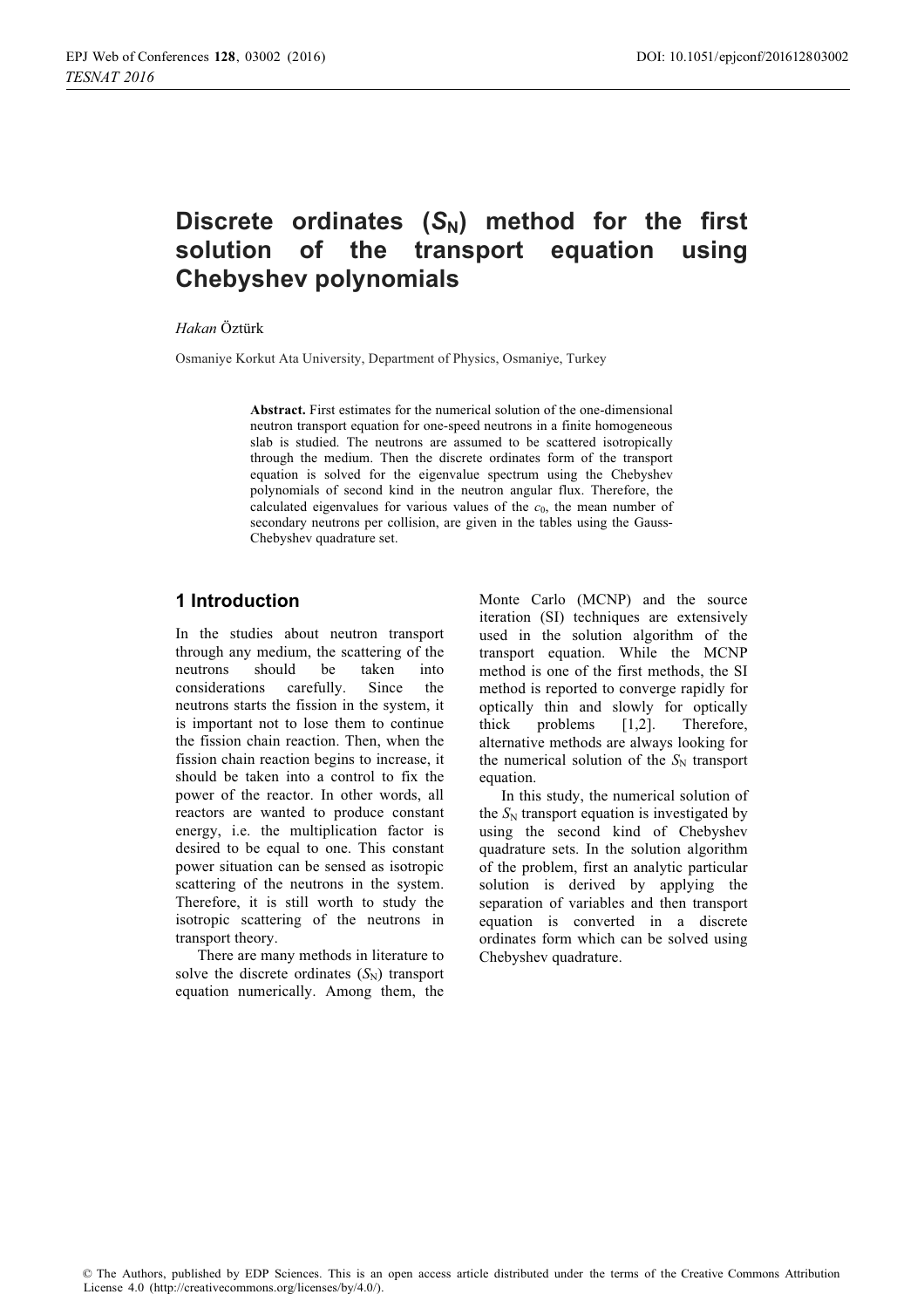# **2** Method

The stationary transport equation with isotropic scattering and constant neutron source can be written for one-speed neutrons [3],

$$
\mu \frac{\partial \psi(x,\mu)}{\partial x} + \sigma_{\tau} \psi(x, )
$$
  
= 
$$
\frac{\sigma_{so}}{2} \int_{-1}^{1} \psi(x,\mu') d\mu' + \frac{Q_0}{2}
$$
 (1)

where  $\psi(x,\mu)$  is the angular flux of the neutrons at position *x* travelling in direction  $\mu$ , cosine of the angle between the neutron velocity vector and the positive *x*-axis.  $\sigma_T$  is the total macroscopic cross-section,  $\sigma_{S0}$  is the differential scattering cross-section corresponding to isotropic scattering and  $Q_0$  is the internal source. In order to solve Eq. (1), the integral term in this equation can be expressed as the integral transform with Chebyshev quadrature;

$$
\int_{-1}^{1} \psi(x, \mu') d\mu' =
$$
\n
$$
\int_{-1}^{1} \sqrt{1 - {\mu'}^{2}} \psi(\mu') \frac{d\mu'}{\sqrt{1 - {\mu'}^{2}}} \approx \sum_{n=1}^{N} \frac{\psi_{n}(x) \omega_{n}}{\sqrt{1 - {\mu}_{n}^{2}}}
$$
\n(2)

Using Eq. (2) in Eq. (1), one can rearrange the discrete ordinates  $S_N$  equations for the numerical solution,

$$
\mu_m \frac{\mathrm{d}\psi_m(x)}{\mathrm{d}x} + \sigma_\tau \psi_m(x) =
$$
\n
$$
\frac{\sigma_{\text{SO}}}{2} \sum_{n=1}^N \frac{\psi_n(x)\omega_n}{\sqrt{1-\mu_n^2}} + \frac{Q_0(x)}{2} \tag{3}
$$

where  $\omega_n$  is the Gauss-Chebyshev quadrature weights or weighting factor for direction  $\mu_n$ , i.e. the roots of the *N*th order Chebyshev polynomials of second kind. Therefore, the roots and the weighting factors of the Chebyshev polynomials of second kind can be given as respectively [4];

$$
\mu_m = \cos\left(\frac{m\pi}{N+1}\right) \tag{4}
$$

$$
\omega_m = \frac{\pi}{N+1} \sin^2 \left( \frac{m\pi}{N+1} \right) \ m = 1, \dots, N. \quad (5)
$$

The general solution of Eq. (3) can be referred to as,

$$
\psi_m(x) = \psi_m^p(x) + \psi_m^h(x) \tag{6}
$$

where  $\psi_m^p(x)$  and  $\psi_m^h(x)$  denote the particular and the homogeneous solutions of Eq. (3), respectively. A spatially constant particular solution can easily be got from Eq. (3) with,

$$
\alpha_N = \sum_{n=1}^N \frac{\omega_n}{\sqrt{1 - \mu_n^2}} \tag{7}
$$

$$
\psi_m^p(x) = \frac{Q_0}{\sigma_T (1 - c_0 \alpha_N)},
$$
\n
$$
0 \le a \le x, \qquad 1 \le m \le N
$$
\n(8)

where  $c_0 = \sigma_{s0} / \sigma_{\tau}$ . The homogeneous solution  $\psi_m^h(x)$  of Eq. (3) can be determined using the method of separation of variables. Therefore, the homogeneous solution can be written in the form of [5],

$$
\psi_m^h(x) = H_m(\nu) \exp(\sigma_T x/\nu),
$$
  
0 \le a \le x, 1 \le m \le N (9)

One can obtain an expression for the angular part of the neutron angular flux by using Eq. (9) in Eq. (3),

$$
H_m(v) = \frac{vc_0}{2(v + \mu_m)} \sum_{n=1}^{N} \frac{H_n(v)\omega_n}{\sqrt{1 - \mu_n^2}} \quad (10)
$$

and the function  $H_m(v)$  is normalized by,

$$
\sum_{n=1}^{N} \frac{H_n(v)\omega_n}{\sqrt{1-\mu_n^2}} = 1
$$
\n(11)

In most of the studies in transport theory, the first step for those problems is to find the eigenvalue spectrum. For this purpose,